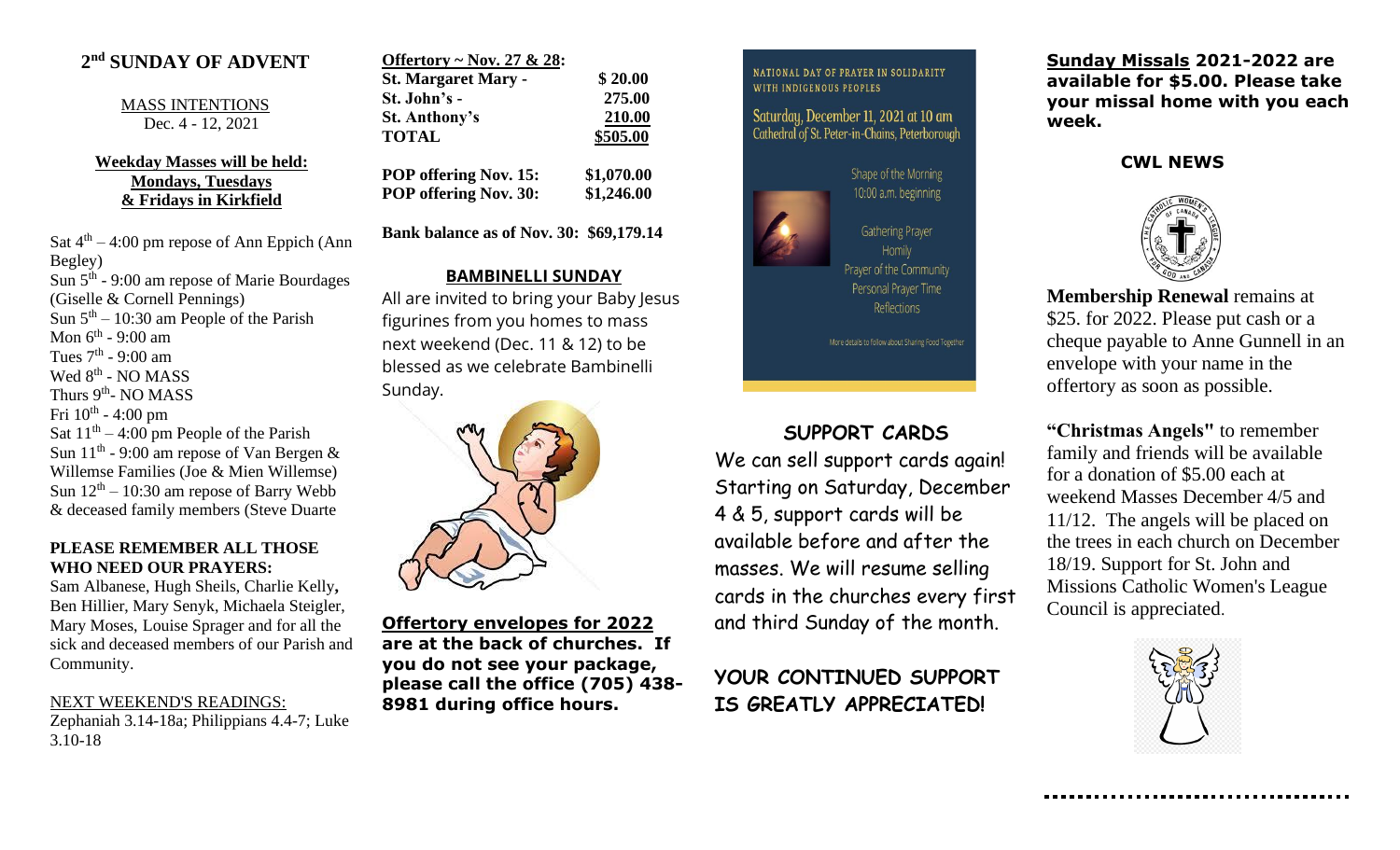

**CHRISTMAS MESSAGE 2021**

Dear Friends in Christ,

In one of my favourite Christmas Carols, it is said of the little town of Bethlehem, "the hopes and fears of all the years are met in thee tonight." Hopes and fears are common to all of us in our human experience, and for people of faith, these realities are all mingled. When faith is strong, hope will be on the rise. When faith is weakened, fear may take over.

The last twenty-one months have acquainted us with both fear and hope. It has often seemed that, just as hopes are raised, they are dashed again. The fight against the pandemic has been long and we may be growing dispirited. So let the Good News of Christ's birth infuse our hearts this Christmas more than ever. God, who knows our hopes and our fears, our dreams and our despondency, has chosen to come among us as the Word made Flesh, Emmanuel. The birth of Jesus Christ brought all the hopes and fears of humanity together in God's plan for our salvation. As it was in Bethlehem two millennia ago, let it be so today. This Christmas may God overcome our fears with His hope and help us to celebrate this season of joy.

Yours in Christ,

+Daniel Miehm Bishop of Peterborough